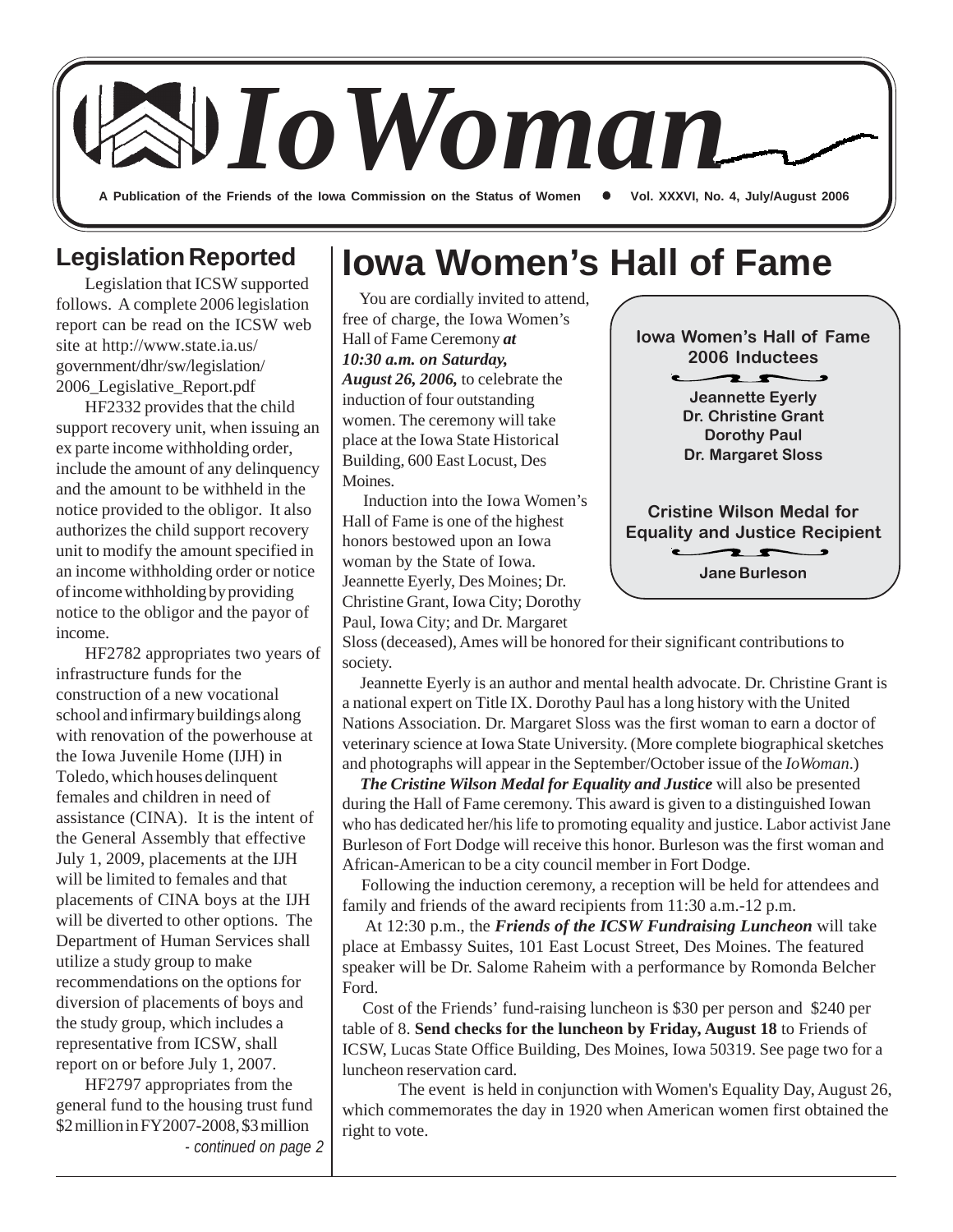## **Upcoming Conferences**

### **Iowa CareGivers Association (ICA) 2006 Annual Conference**

Direct care workers are often FIRST on the line in TENDing to the needs of clients, residents, or patients. This sentiment is reflected in the theme for this year's ICA annual conference, "ICA Kick-Off to Quality Care: First and Tend."

This two-day educational event will be held on September 11 & 12, 2006 at the Sheraton in West Des Moines, Iowa. The conference will offer topics of interest to Certified Nurse Assistants (CNAs), Home Health Aides, Patient Care Technicians, Personal Assistants, Family Caregivers and other Direct Care Workers caring in hospitals, nursing homes, assisted living, residential, hospice and other care settings.

For more information about the conference, scholarship applications, exhibitor information and ICA please visit our website at www.iowacaregivers.org.

#### **Laying Claim to Our Spirit: The Iowa African American Women's Leadership Conference**

The African American Historical Museum and Cultural Center of Iowa announces the premier of Laying Claim to Our Spirit: The Iowa African American Women's Leadership Conference. The event is scheduled for September 29, 2006 at the Crowne Plaza Hotel in downtown Cedar Rapids.

Laying Claim to Our Spirit will be an uplifting exploration of the legacy of African American women past, present, and future, with specific emphasis on the identity of African American women in Iowa. It will offer culturally insightful breakout sessions, presentations, an exhibitors hall, a reception at the Museum, and networking opportunities.

The registration fee is \$95 by September 1. For more information, to register, or to sponsor, visit www.blackiowa.org or call 319/862-2101 ext. 14.

## **Iowa Women's Hall of Fame Fundraising Luncheon Reservation**

\_\_\_I/We accept your invitation to the Iowa Women's Hall of Fame celebration luncheon

|                     | \$30 per adult                    |  |  |
|---------------------|-----------------------------------|--|--|
|                     | \$20 per person age 21 or younger |  |  |
|                     | \$240 for a table for eight       |  |  |
|                     | Number of Vegetarian Selections   |  |  |
| Table sign to read: |                                   |  |  |

Hold tickets in the name of: \_\_\_\_\_\_\_\_\_\_\_\_\_\_\_\_\_\_\_\_\_\_\_\_\_\_\_\_\_\_\_\_\_\_\_\_\_\_\_\_\_\_\_\_\_

Daytime telephone: <br> Email address:

 $\bullet$ 

\_\_\_I/We regret not being able to attend this special event but have enclosed a donation to show our support for the Friends of the Iowa Commission on the Status of Women.

\_\_\_\_ Check enclosed for \$\_\_\_\_\_\_\_\_

*Make checks payable to Friends of ICSW and mail by Friday, August 18, 2006 to Lucas State Office Building, Des Moines IA 50319*

#### *IoWoman***/Page 2**

## **Primary Results**

Unofficial results from the Iowa Secretary of State's office of the Iowa primary election held June  $6<sup>th</sup>$  show that seven women (4R, 3D) are running for seats in the Iowa Senate. Two female Senators (R) are in unexpired terms. Out of the 100 seats in the Iowa House of Representatives, 42 women (30D, 12R) are running for 40 seats.

Two women continue to run for statewide office -- Lieutenant Governor and Secretary of Agriculture. Only one woman continues to run for Congress. Iowa and Mississippi are the only two states left in the nation that have never elected a female Governor or sent a female to Congress.

The general election will be held November 7<sup>th</sup>. Non-party candidates must file for state/federal offices July 31 to August 18, and voters must register by Saturday, October 28.

Further information can be found at www.sos.state.ia.us.

## **ICSW Changes**

At the May 9th ICSW Commission Meeting, new officers were elected to lead your commission. Holly Sagar of Des Moines is the chairperson. Vice chair is Kim Painter of Iowa City. Dr. Michael Whitlatch of Storm Lake is serving as treasurer. Sagar, Painter, and Whitlatch also make up the executive committee. Their terms will last for two years. For a complete listing of commissioners, visit www.state.ia.us/dhr/sw.

*- continued from page 1*

in FY2008-2009, and \$4 million in FY2009-2010

SF2217 establishes a new Preparation for Adult Living Services (PALS) program for foster children ages 18-20 to continue living with the foster family, get set up in an apartment, continue their education and prepare for self-sufficiency. HF2734 appropriates \$854,012 funds for PALS to get started.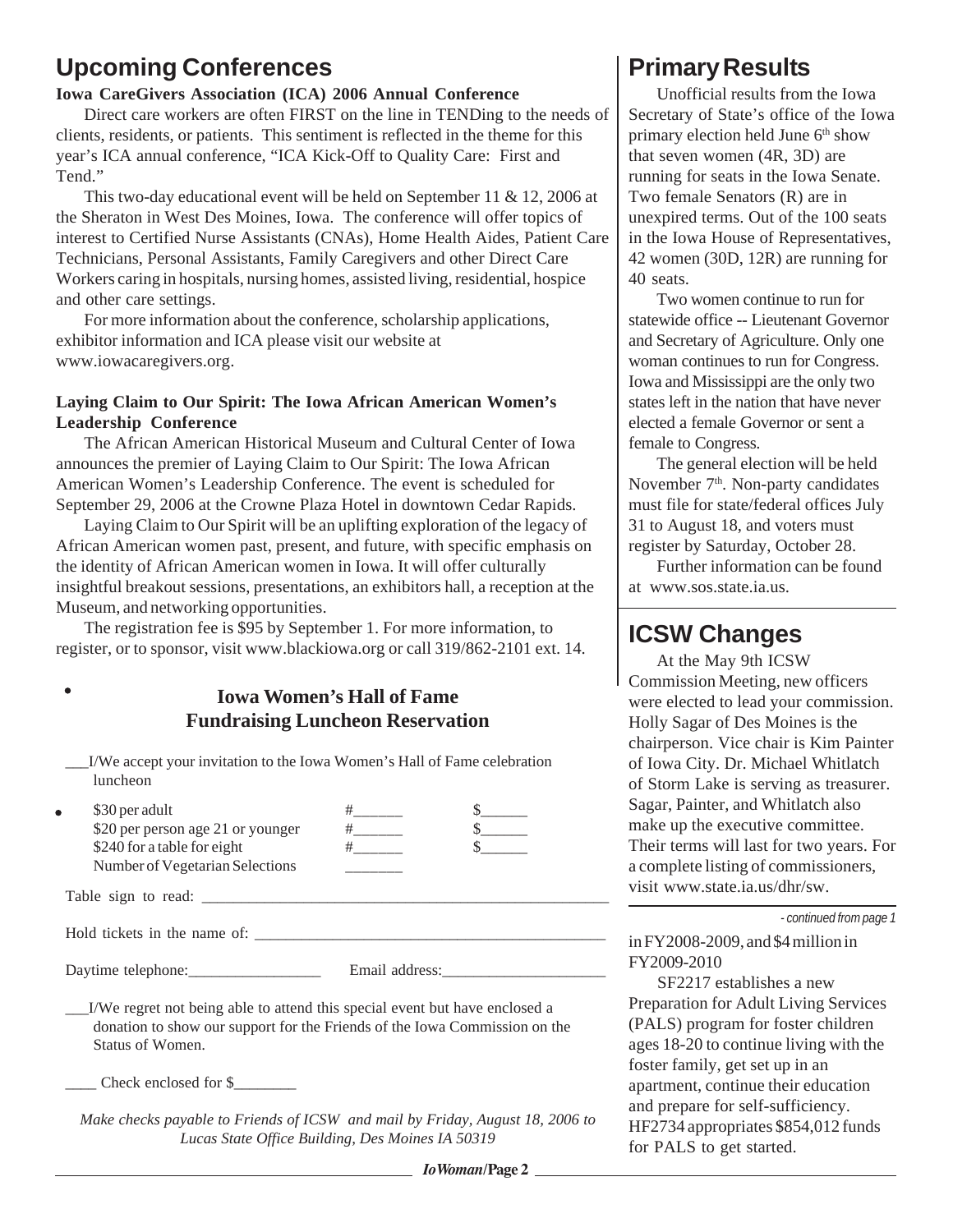# *July Calendar of Events*

- **15 Emma Goldman Clinic Annual Dog Wash.** 12 noon - 3 p.m., Emma Goldman Clinic, Iowa City. \$20 suggested donation. 319/337-2111.
- **18 Friends of Iowa Women Prisoners.** 12 noon. Wesley United Methodist Church, Des Moines. Bring your own lunch. 515/283-1911.
- **25 Iowa Women's Hall of Fame Presentation.** 5:15-6:45 p.m., Waterloo Center for the Arts, Waterloo. Free and open to the public. Waterloo Commission on Human Rights and YWCA Waterloo, 319/291-4441.

## *August*

### **Women's Small Business Month**

- **4 Iowa Human Needs Advocates.** 9 a.m., Lucas State Office Building, Des Moines. 515/974-8908.
- **4 Iowa Gender-Specific Services Task Force.** 10 a.m.-12 noon, Urbandale Public Library, Urbandale. Kathy Nesteby, ICSW, 515/281-6915, 800/558-4427, or kathy.nesteby@iowa.gov.
- **23 WRAC Open House.** 4 to 6 p.m. Women's Resource and Action Center, Iowa City.
- **26 Iowa Women's Hall of Fame Ceremony.** 10:30 a.m. - 11:30 a.m., State Historical Building, Des Moines. Free and open to the public. ICSW, 515/ 281-4461, 800/558-4427, or dhr.icsw@iowa.gov.
- **26 Friends of ICSW Fundraising Luncheon.** 12:30- 2 p.m., Embassy Suites, Des Moines. \$30. Friends of ICSW, 515/281-4461, 800/558-4427, or dhr.icsw@iowa.gov.
- **26 Iowa Commission on the Status of Women Business Meeting.** 2:30-3:30 p.m., Embassy Suites, Des Moines. Free and open to the public. Call or write for special accommodations, 800/558- 4427, 515/281-4461 or dhr.icsw@iowa.gov.
- **30 Coffee with Chrysalis: Where Have All the Voices Gone?** 7:30 - 8:30 a.m., Plymouth Congregational Church, Des Moines. Register by calling 515/255-1853.

# **More Bits and Pieces**

Anticipating this fall's midterm elections, the American Association of University Women has published a valuable new tool called **Woman-to-Woman Voter Turnout: A Manual for Community-Based Campaigns to Mobilize Women to Vote**. The manual guides advocates step-bystep through planning a campaign, including recruiting volunteers, working with publicly available voter registration files to identify drop-off women voters, and contacting those women through canvassing and phone banking. Learn more at www.aauw.org/issue advocacy/voter ed/Womanto-WomanVoterTurnout.cfm.

## z

The Younger Women's Task Force (YWTF) is accepting applications for the 2006 **Alexis Geneva Knox Fellowship** in support of Younger Women's Leadership, Scholarship, and Advocacy. This 12 month fellowship will be awarded in January of 2007. Fellows will receive a grant from the Alexis Knox Fellowship Fund of \$1200 to \$5000 to support leadership-building activities through individual and collaborative projects. Fellows are encouraged to pursue activities that enhance their public leadership skills, reach diverse constituencies, build community, and strive for tangible skills building. All application materials must be submitted via email and in paper by November 15, 2006. To learn more, go to http:// ywtf.org.

 $\ddot{\phi}$  and  $\dot{\phi}$ 

The Emma Goldman Clinic has recently released the newly revised third edition of *Fertility Awareness: A natural way to avoid or achieve pregnancy.* The booklet teaches women how to determine when their most fertile and unfertile times are so they can avoid or achieve pregnancy. The book is currently available for sale for \$7 at the Emma Goldman Clinic in Iowa City as well as at their website, www.emmagoldman.com. For more information contact the Emma Goldman Clinic at 349/337-2112.

#### $\mathbf{x}$   $\bullet$

Drop off your books for the upcoming **Planned Parenthood of Greater Iowa Book Sale**. The book sale will be held on September 14-18 at the 4-H Building on the State Fairgrounds in Des Moines. Call 515/235-0406 for information about book donations.

### **Iowa Commission on the Status of Women (ICSW) FY 2006-2007 Meeting Dates** ○○○○○○○○○○○○○○○○○○○○○○○○○○○○○○○○○○○○○○○○○○○○○ ○○○○○○○○○○○○○○○○○○○○○○○

August 26, 2006 *\*October 10, 2006* December 5, 2006 February 6, 2007 April 3, 2007 June 5, 2007

**\* October 10 is the ICSW Public Hearing, which will be held at the Urbandale Public Library. People and organizations with an interest in issues of concern to women/girls in Iowa are encouraged to present written or oral testimony for/at the hearing. Testimony will assist the ICSW in developing the 2007 Proposals to the Governor and General Assembly. Contact the ICSW at 515/281-4461, 800/558-4427 or lori.schraderbachar@iowa.gov to find out how you can testify.**